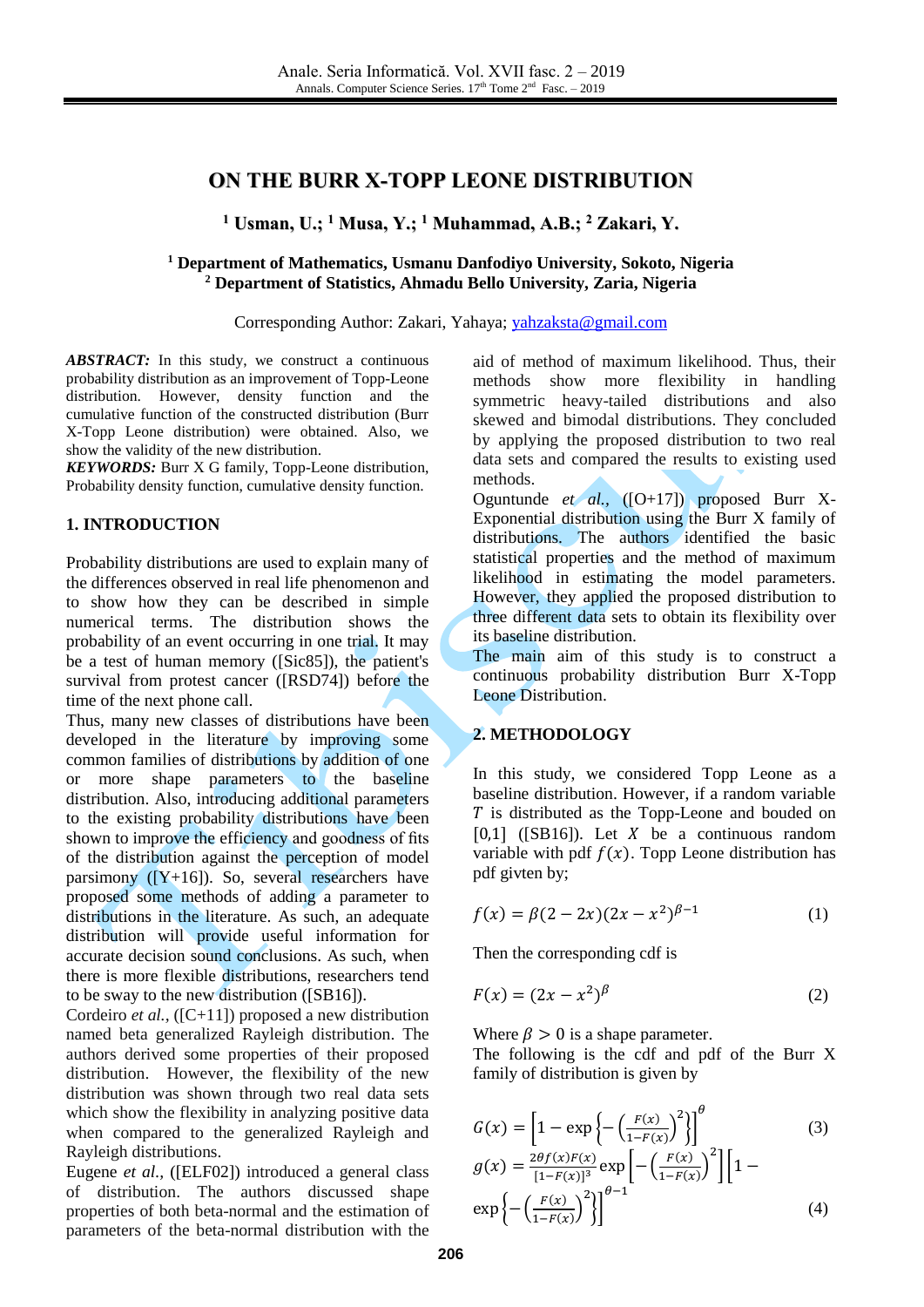Respectively ([O+17]), for  $x > 0, \theta > 0$ . Where;  $\theta$  is a shaped parameter whose role is to vary the tail weight.

While  $F(x)$  and  $f(x)$  are the cdf and pdf of the corresponding baseline distribution respectively.

## **3. PROPOSED BURR X –TOPP LEONE DISTRIBUTION**

In this research, the Burr X distribution is used as a generator of baseline distribution as suggested by Yousof *et al.,* ([Y+16]).

The pdf of the proposed BXTLD is obtained by substituting the baseline distribution. That is, equations 1 and 2 into equation 4 respectively. As such, the proposed pdf is given as follows:

$$
g(x) = \frac{2\theta\beta(2-2x)(2x-x^2)^{\beta-1}(2x-x^2)^{\beta}}{[1-(2x-x^2)^{\beta}]^3} \exp\left[-\left(\frac{(2x-x^2)^{\beta}}{1-(2x-x^2)^{\beta}}\right)^2\right] \left[1-\exp\left\{-\left(\frac{(2x-x^2)^{\beta}}{1-(2x-x^2)^{\beta}}\right)^2\right\}\right]^{\theta-1}
$$
(5)  
\n
$$
g(x)_{BXTLD} = \frac{2\theta\beta(2-2x)(2x-x^2)^{2\beta-1}}{[1-(2x-x^2)^{\beta}]^3} \exp\left[-\left(\frac{(2x-x^2)^{\beta}}{1-(2x-x^2)^{\beta}}\right)^2\right] \left[1-\exp\left\{-\left(\frac{(2x-x^2)^{\beta}}{1-(2x-x^2)^{\beta}}\right)^2\right\}\right]^{\theta-1}
$$
(6)

Also, the cdf of BXTLD is obtained by substituting equation 2 in to equation 3. Then it is given as:

$$
G(x)_{BXTLD} = [1 - \exp\left\{-\left(\frac{(2x - x^2)^\beta}{1 - (2x - x^2)^\beta}\right)^2\right\}]^\theta \tag{7}
$$

### **4. MODEL VALIDITY CHECK OF THE PROPOSED BXTLD**

In this section, we shows the validation of the proposed BXTLD. Thus, each distribution should be valid  $\int_{-\infty}^{\infty} g(x) dx = 1$  $\int_{-\infty}^{\infty} g(x) dx = 1$ . As such;

$$
\int_0^1 g(x)_{BXTLD} dx = 1 \tag{8}
$$

Using the pdf of proposed BXTLD, we shows that  $\int_0^1 g(x)_{BXTLD} dx = 1$ 0

$$
g(x) =
$$
  
\n
$$
\int_0^1 \frac{2\theta \beta (2-2x)(2x-x^2)^{\beta-1} (2x-x^2)^{\beta}}{[1-(2x-x^2)^{\beta}]^3} exp\left\{-\left(\frac{(2x-x^2)^{\beta}}{1-(2x-x^2)^{\beta}}\right)^2\right\} \left[1-\exp\left\{-\left(\frac{F(x)}{1-F(x)}\right)^2\right\}\right]^{\theta-1} dx
$$
\n(9)

$$
y = (2x - x^2)^{\beta}, \frac{dy}{dx} = \beta(2x - x^2)^{\beta - 1}(2 - 2x)
$$
  
= > dx =  $\frac{dy}{\beta(2x - x^2)^{\beta - 1}(2 - 2x)}$ 

Substituting the above terms into equation 9, we obtained equation 10.

$$
= \int_0^1 \frac{2\theta \beta (2-2x)(2x-x^2)^{\beta-1}y}{(1-y)^3} \exp\left\{-\left(\frac{y}{1-y}\right)^2\right\} \left[1-\exp\left\{-\left(\frac{y}{1-y}\right)^2\right\}\right]^{1/2}
$$

$$
\exp\left\{-\left(\frac{y}{1-y}\right)^2\right\}^{\beta-1} \frac{dy}{\beta (2x-x^2)^{\beta-1} (2-2x)} \tag{10}
$$

Also, let

$$
m = \left(\frac{y}{1-y}\right)^2, \, \frac{dm}{dy} = 2\left(\frac{y}{1-y}\right)\frac{1}{(1-y)^2}, \, dy
$$
\n
$$
= \frac{(1-y)(1-y)^2}{2y} = \frac{(1-y)^3}{2y}.
$$

From the above terms, it resulted to equation 11:

$$
= \int_0^\infty \frac{2\theta y}{(1-y)^3} e^{-m} (1 - e^{-m})^{\theta - 1} \frac{(1-y)^3 dm}{2y}
$$
(11)

$$
= \int_0^\infty \theta e^{-m} (1 - e^{-m})^{\theta - 1} dm \tag{12}
$$

Let

$$
w = 1 - e^{-m}, \frac{dw}{dm} = e^{-m}, \, dm = \frac{dw}{e^{-m}}
$$

substitute these into equation 12, we obtained equation 13.

$$
= \int_0^1 \theta e^{-m} w^{\theta - 1} \frac{dw}{e^{-m}} \tag{13}
$$

$$
= \int_0^1 \theta \, w^{\theta - 1} dw \tag{14}
$$

Integrating equation 14, we have:

$$
\theta \left[ \frac{w^{\theta-1+1}}{\theta-1+1} \right]_0^1 = > [w^{\theta}]_0^1 = > 1 - 0 = 1.
$$

Hence, the proof.

#### **5. CONCLUSION**

In this paper, a continuous probability distribution as an improvement of Topp-Leone distribution is constructed. As such, we obtained the density function and the cumulative function of the constructed distribution. Also, the validity of the new distribution was illustrated.

Let